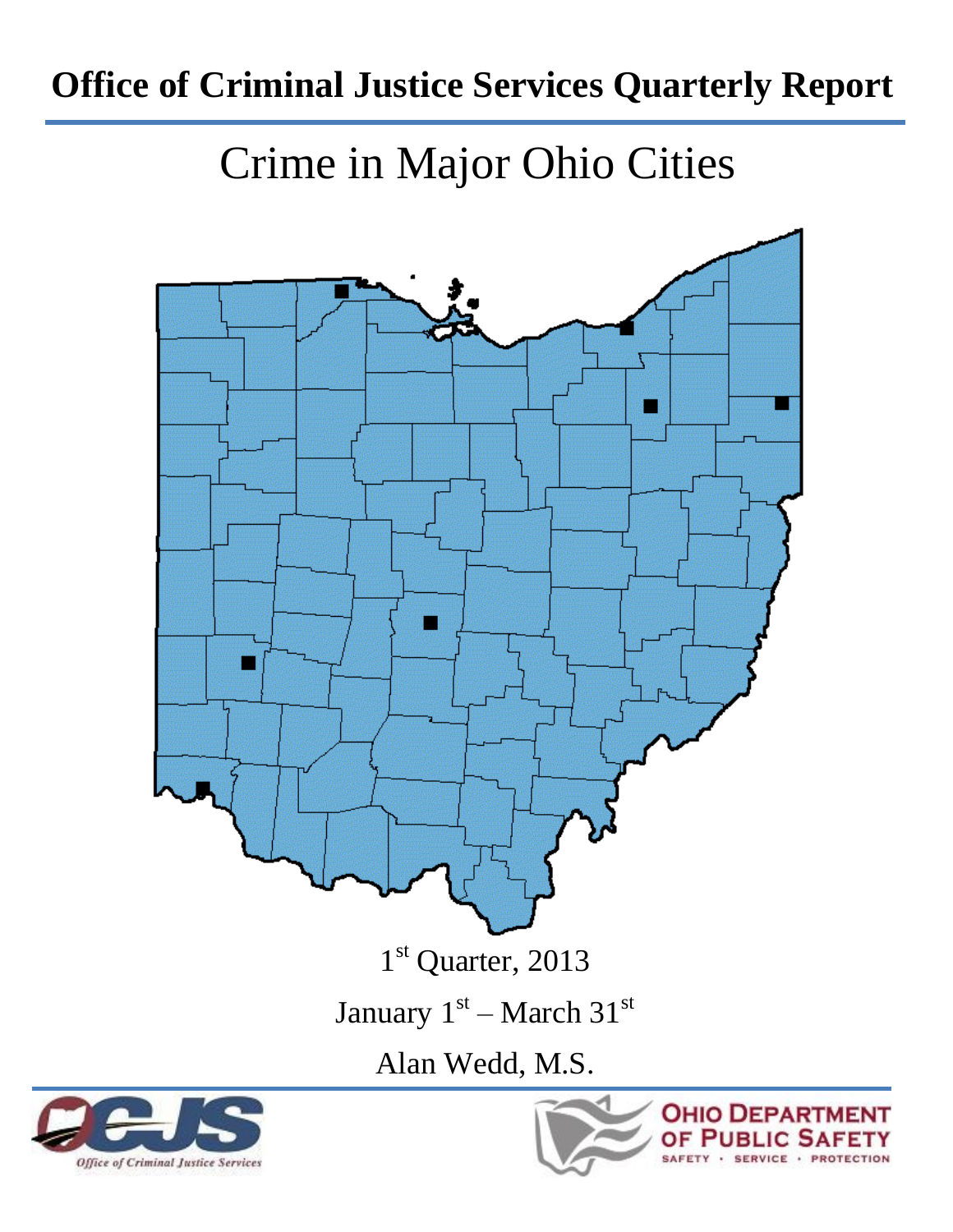#### **Overview**

- This report provides information about crimes occurring in major Ohio cities during the first quarter (January  $1<sup>st</sup>$  –March 31<sup>st</sup>) of 2013. The cities included in this report are Akron, Cincinnati, Cleveland, Columbus, Dayton, Toledo, and Youngstown.
- Data for this report are taken from the Ohio Incident-Based Reporting System (OIBRS). OIBRS is a voluntary crime reporting program that allows Ohio law enforcement agencies to electronically submit crime statistics to state and federal government agencies.
- The data included in this report consist of the seven most severe categories of offenses collected by the FBI's Uniform Crime Reporting (UCR) Program. These offenses are known as Part 1 crimes, and are divided in to two categories: violent crimes (murder, forcible rape, robbery, and aggravated assault) and property crimes (burglary, larceny/theft, motor vehicle theft, and  $arson<sup>1</sup>$ ).
- Data from the first quarter of 2013 are compared to the first quarter of 2012 to provide context.

**Disclaimer:** Data included in this report are preliminary, and only as accurate as the data provided by local law enforcement agencies.

 $\overline{\phantom{a}}$  $1$  Arson data are omitted from this report due to limited reporting of offenses.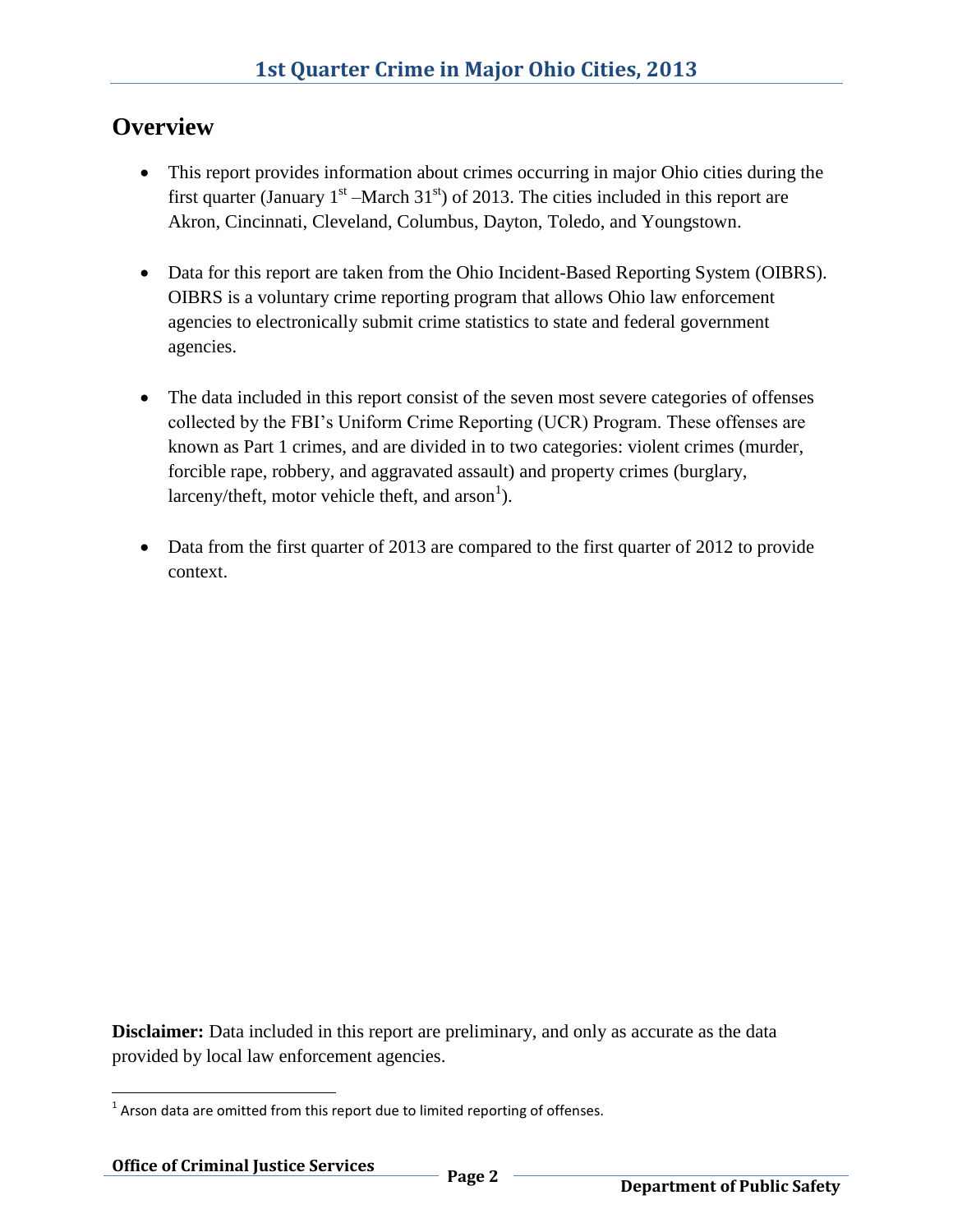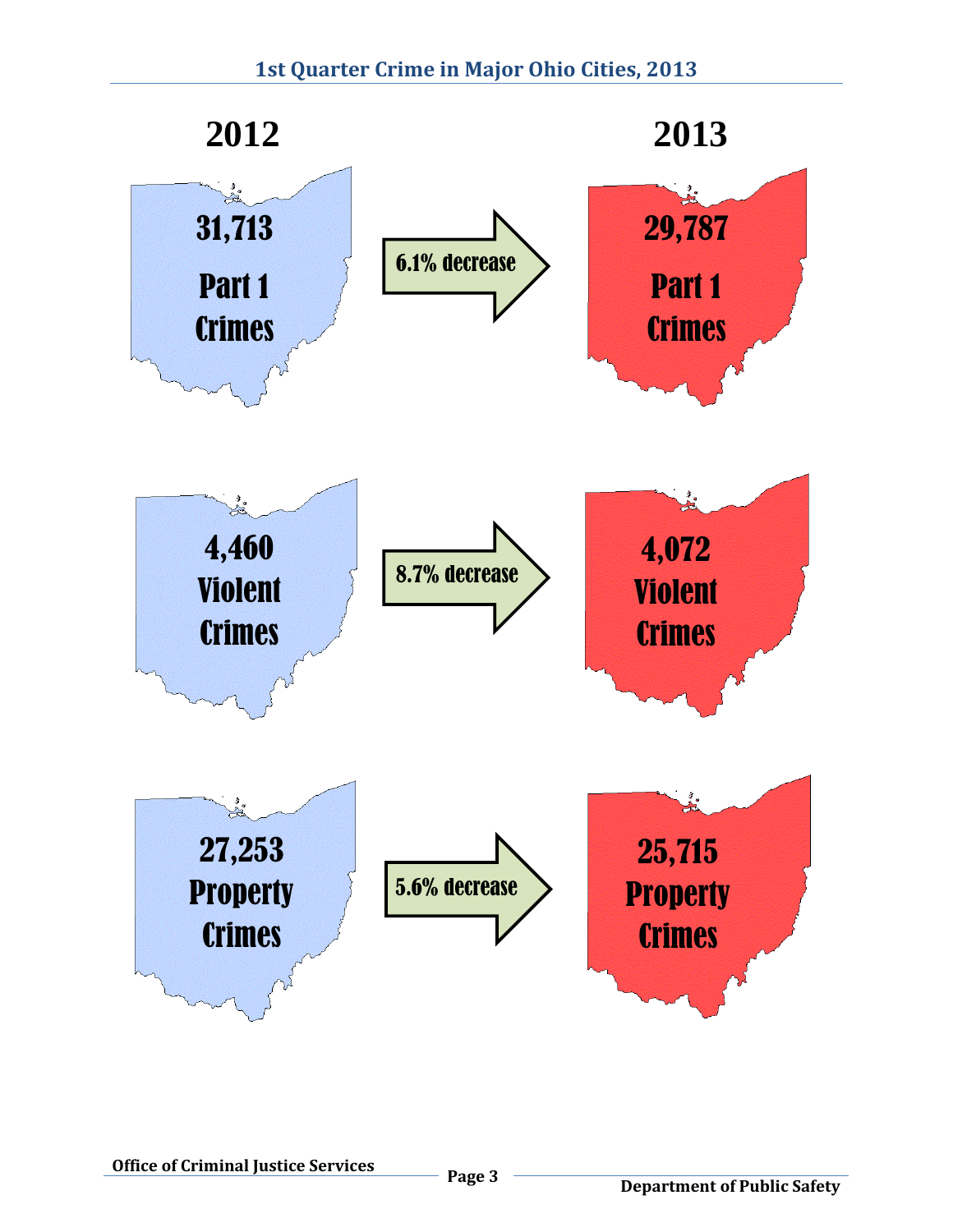#### **Summary**

- A total of 29,787 Part 1 crimes were reported in major Ohio cities during the first quarter of 2013. This represents a **6.1% decrease** from the 31,713 Part 1 crimes reported during the first quarter of 2012.
- The 4,072 violent crimes reported in the first quarter of 2013 represent an **8.7% decrease** from the 4,460 violent crimes reported in the first quarter of 2012.
- The 25,715 property crimes reported in the first quarter of 2013 represent a **5.6% decrease** from the 27,253 property crimes reported in the first quarter of 2012.
- Cleveland was the only city to report an increase in violent crime from the first quarter of 2012 to the first quarter of 2013. All other cities reported a decrease in violent crime during the same time period.
- Columbus was the only city to report an increase in property crime from the first quarter of 2012 to the first quarter of 2013. All other cities reported a decrease in property crime during the same time period.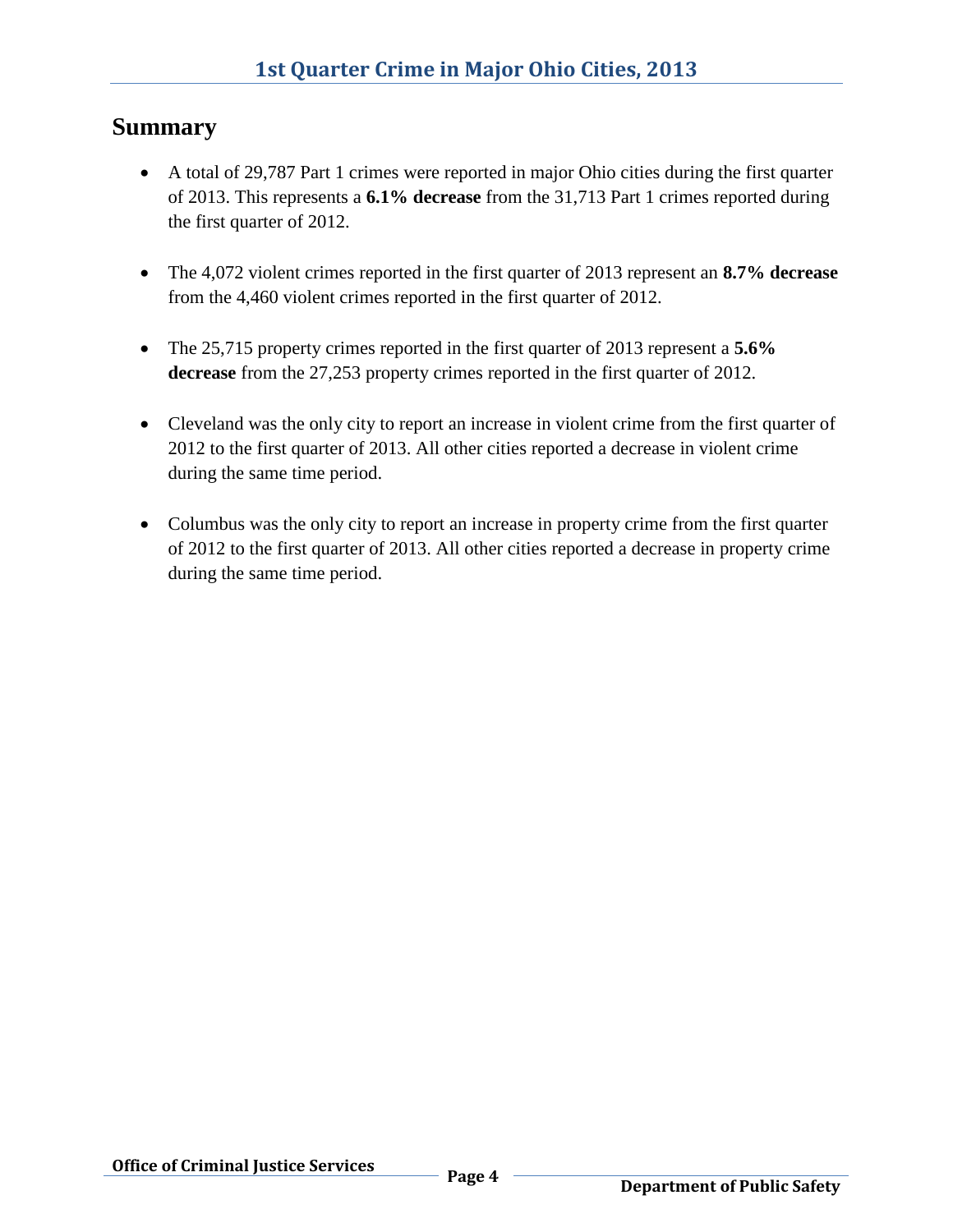#### **Violent Crime**

- According to the UCR Program, violent crimes are offenses that involve force or the threat of force. Four different offenses are categorized as violent crimes: murder, forcible rape, robbery, and aggravated assault.
- Reports for all four categories of violent crime decreased from the first quarter of 2012 to the first quarter of 2013.

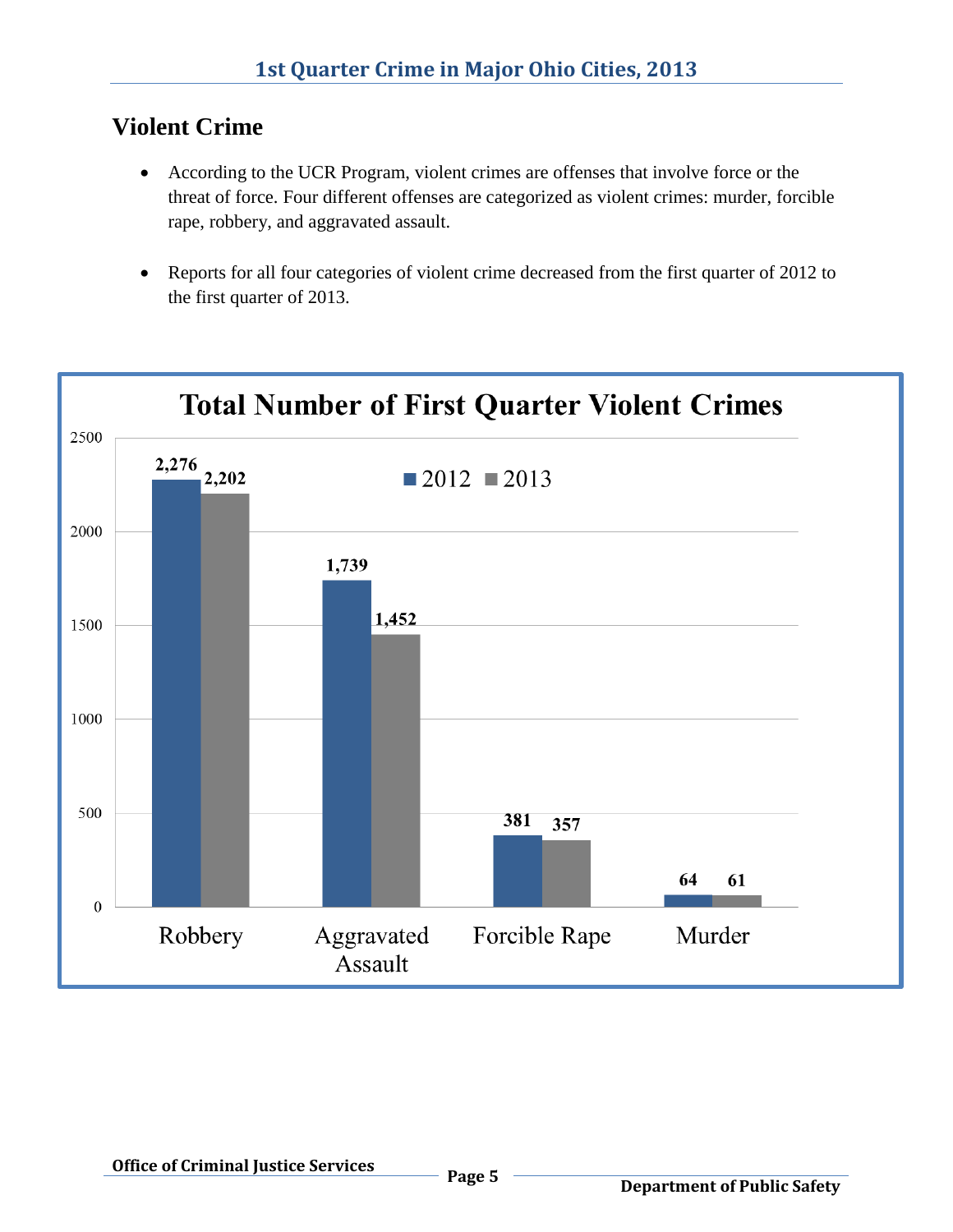|              |       | <b>TOTAL</b> |        | <b>RATE</b> |                 |
|--------------|-------|--------------|--------|-------------|-----------------|
| <b>CITY</b>  | 2012  | 2013         | 2012   | 2013        | % CHANGE        |
| Akron        | 118   | 124          | 59.41  | 62.59       | 5.4 % increase  |
| Cincinnati   | 388   | 357          | 130.73 | 119.99      | 8.2 % decrease  |
| Cleveland    | 629   | 745          | 160.75 | 190.97      | 18.8 % increase |
| Columbus     | 720   | 609          | 88.88  | 74.04       | 16.7 % decrease |
| Dayton       | 137   | 113          | 95.63  | 78.83       | 17.6 % decrease |
| Toledo       | 232   | 198          | 81.89  | 70.13       | 14.4 % decrease |
| Youngstown   | 52    | 56           | 79.00  | 85.91       | 8.7 % increase  |
| <b>TOTAL</b> | 2,276 | 2,202        | 103.97 | 100.13      | 3.7 % decrease  |

#### $1$  1  $1$  $1<sup>st</sup>$  Quarter Robbery<sup>2</sup>

- **Robberies decreased by 3.7%** in major Ohio cities during the first quarter of 2013.
- Akron, Cleveland, and Youngstown were the only cities to report increases in robberies.

# 1<sup>st</sup> Quarter Aggravated Assault

|              |       | <b>TOTAL</b> | <b>RATE</b> |        |                 |
|--------------|-------|--------------|-------------|--------|-----------------|
| <b>CITY</b>  | 2012  | 2013         | 2012        | 2013   | % CHANGE        |
| Akron        | 210   | 189          | 105.73      | 95.41  | 9.8 % decrease  |
| Cincinnati   | 243   | 217          | 81.88       | 72.94  | 10.9 % decrease |
| Cleveland    | 396   | 348          | 101.20      | 89.20  | 11.9 % decrease |
| Columbus     | 287   | 159          | 35.43       | 19.33  | 45.4 % decrease |
| Dayton       | 118   | 143          | 82.37       | 99.75  | 21.1 % increase |
| Toledo       | 406   | 337          | 143.31      | 119.37 | 16.7 % decrease |
| Youngstown   | 79    | 59           | 120.02      | 90.51  | 24.6 % decrease |
| <b>TOTAL</b> | 1,739 | 1.452        | 79.44       | 66.03  | 16.9 % decrease |

- **Aggravated assaults decreased by 16.9%** in major Ohio cities during the first quarter of 2013.
- Dayton was the only city to report an increase in aggravated assaults.

l  $2\%$  change is calculated based on rate. Rate describes the total number of offenses per 100,000 people and is rounded to the nearest hundredth. Rounding may lead to discrepancies for column and row totals.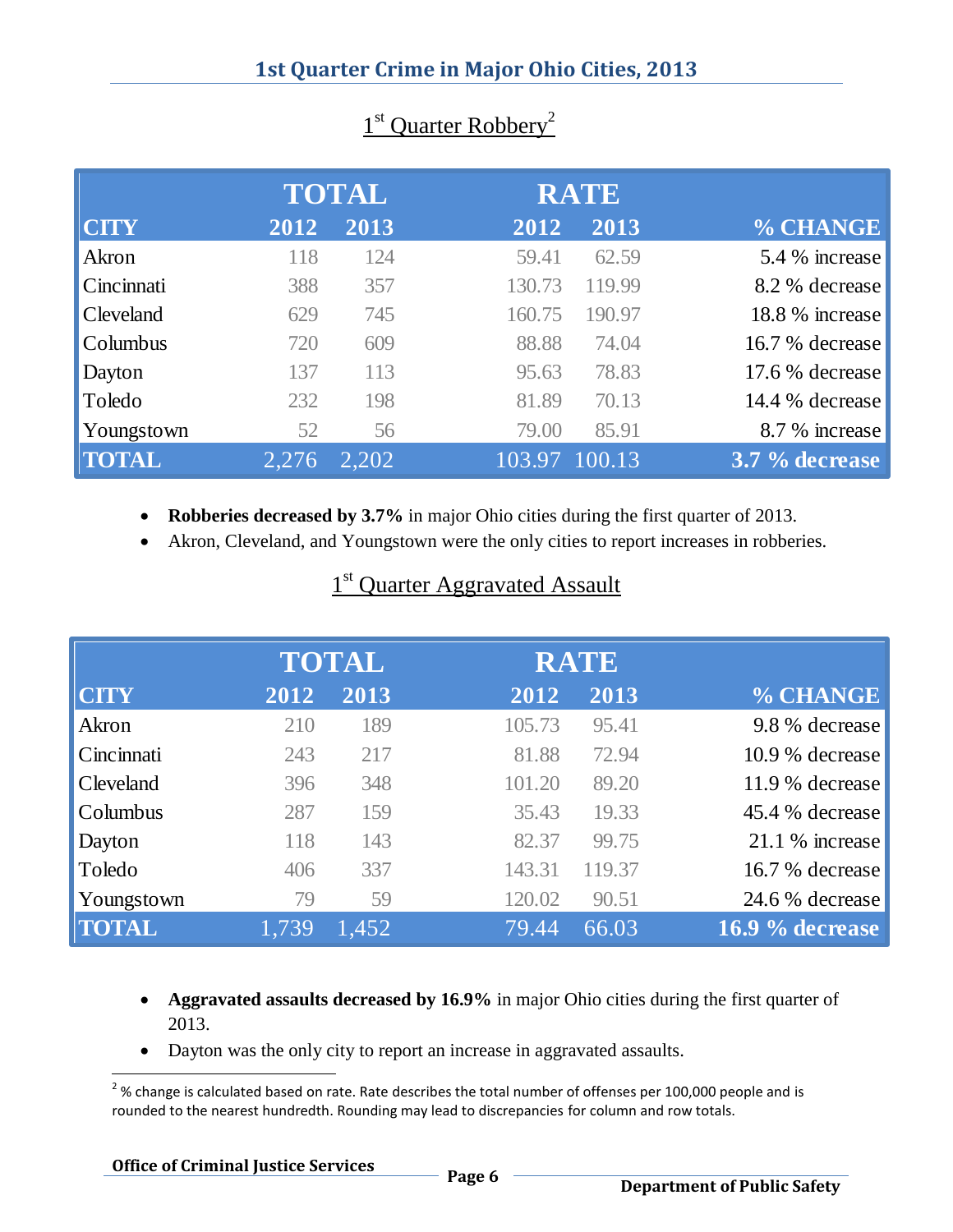|              |      | <b>TOTAL</b> |       | <b>RATE</b> |                 |
|--------------|------|--------------|-------|-------------|-----------------|
| <b>CITY</b>  | 2012 | 2013         | 2012  | 2013        | % CHANGE        |
| Akron        | 55   | 33           | 27.69 | 16.66       | 39.8 % decrease |
| Cincinnati   | 40   | 36           | 13.48 | 12.10       | 10.2 % decrease |
| Cleveland    | 87   | 96           | 22.23 | 24.61       | 10.7 % increase |
| Columbus     | 138  | 151          | 17.03 | 18.36       | 7.8 % increase  |
| Dayton       | 28   | 12           | 19.55 | 8.37        | 57.2 % decrease |
| Toledo       | 27   | 24           | 9.53  | 8.50        | 10.8 % decrease |
| Youngstown   | 6    | 5            | 9.12  | 7.67        | 15.8 % decrease |
| <b>TOTAL</b> | 381  | 357          | 17.40 | 16.23       | 6.7 % decrease  |

### 1<sup>st</sup> Quarter Forcible Rape

- **Forcible rape offenses decreased by 6.7%** in major Ohio cities during the first quarter of 2013.
- Cleveland and Columbus were the only cities to report an increase in forcible rape offenses.

#### $\frac{1}{1}$ 1<sup>st</sup> Quarter Murder

|              |                | <b>TOTAL</b>   |      | <b>RATE</b> |                 |
|--------------|----------------|----------------|------|-------------|-----------------|
| <b>CITY</b>  | 2012           | 2013           | 2012 | 2013        | % CHANGE        |
| Akron        | $\overline{4}$ | 6              | 2.01 | 3.03        | 50.4 % increase |
| Cincinnati   | $\overline{Q}$ | 12             | 3.03 | 4.03        | 33 % increase   |
| Cleveland    | 19             | 12             | 4.86 | 3.08        | 36.7 % decrease |
| Columbus     | 15             | 15             | 1.85 | 1.82        | 1.5 % decrease  |
| Dayton       | 5              | 9              | 3.49 | 6.28        | 79.9 % increase |
| Toledo       |                | 5              | 2.47 | 1.77        | 28.3 % decrease |
| Youngstown   | 5              | $\overline{2}$ | 7.60 | 3.07        | 59.6 % decrease |
| <b>TOTAL</b> | 64             | 61             | 2.92 | 2.77        | 5.1 % decrease  |
|              |                |                |      |             |                 |

- **Murders decreased by 5.1%** in major Ohio cities during the first quarter of 2013.
- Akron, Cincinnati, and Dayton reported an increase in murder offenses, while Cleveland, Toledo, and Youngstown reported decreases. There was no difference in the total number of murder offenses reported in Columbus.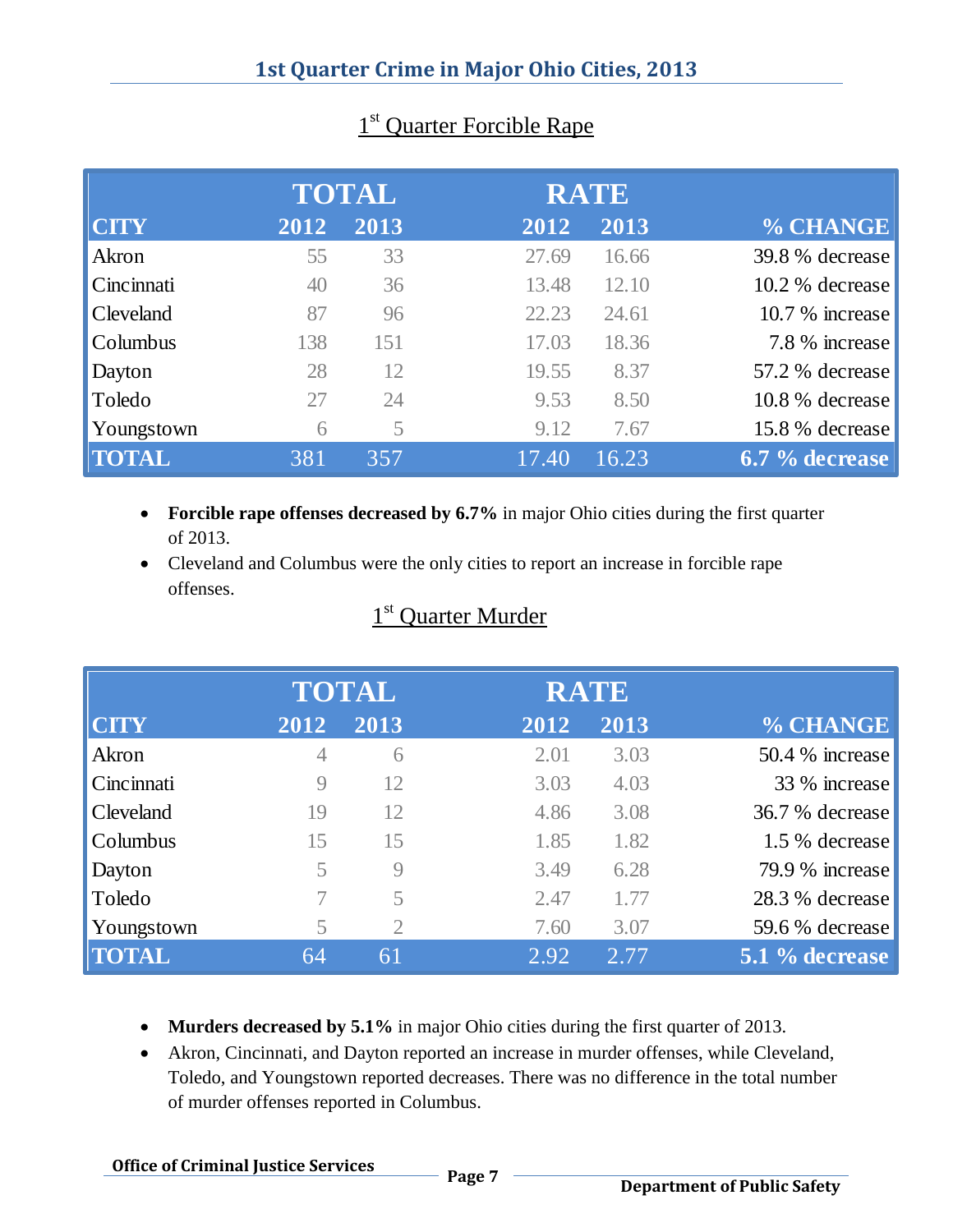# **Property Crimes**

- According to the UCR Program, property crimes are offenses involving the taking of money or property without force or the threat of force against a victim. Three different offenses are categorized as property crime: burglary, larceny-theft, and motor vehicle theft.
- Larceny/theft and burglary offenses decreased from the first quarter of 2012 to the first quarter of 2013. Vehicle thefts increased slightly during the same time period.

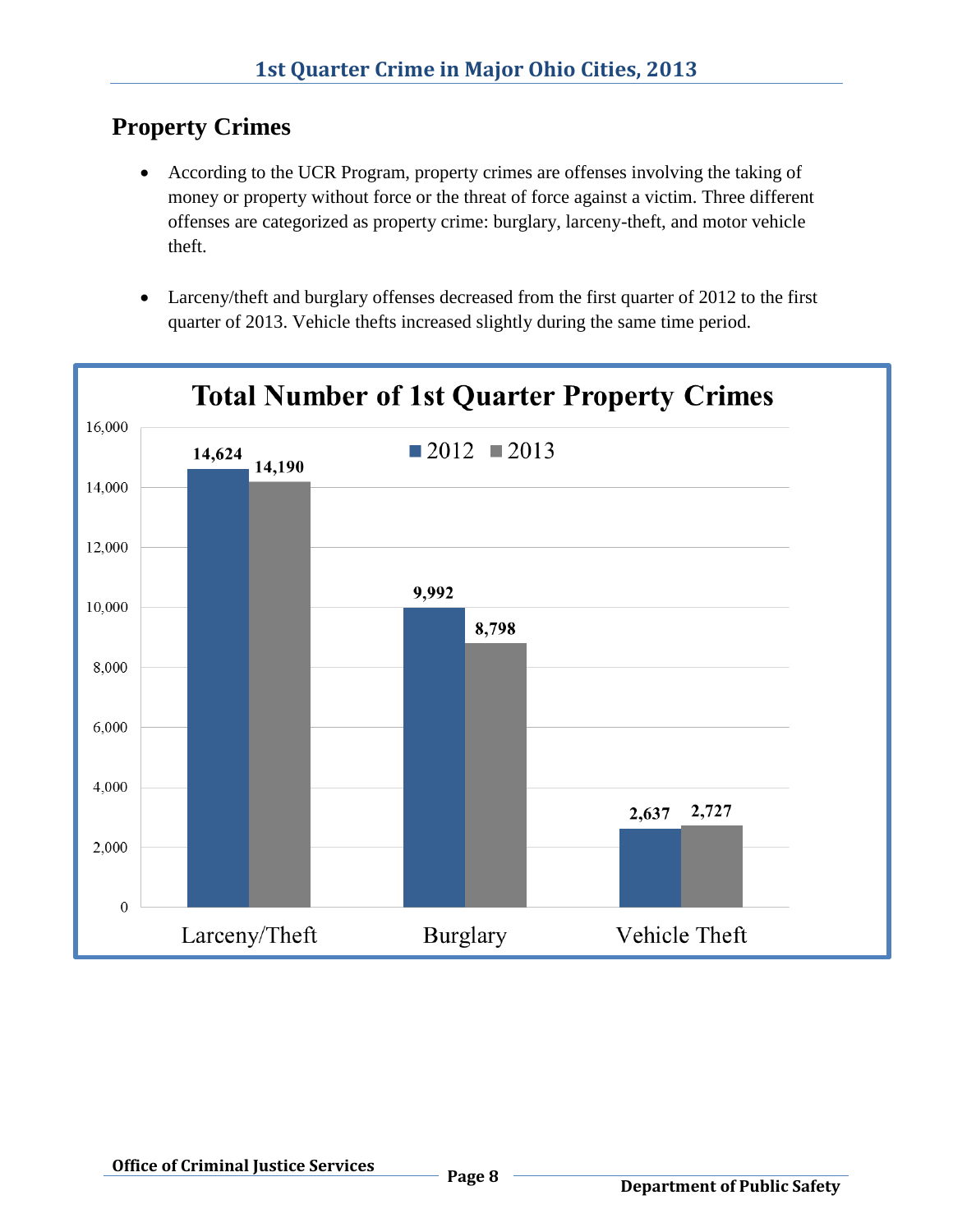|              |       | <b>TOTAL</b>                            | <b>RATE</b> |        |                 |
|--------------|-------|-----------------------------------------|-------------|--------|-----------------|
| <b>CITY</b>  | 2012  | 2013                                    | 2012        | 2013   | % CHANGE        |
| Akron        | 1,384 | 1,281                                   | 696.80      | 646.64 | 7.2 % decrease  |
| Cincinnati   | 2,492 | 2,162                                   | 839.67      | 726.68 | 13.5 % decrease |
| Cleveland    | 4,131 | 3,802                                   | 1,055.73    | 974.59 | 7.7 % decrease  |
| Columbus     | 5,215 | 5,722                                   | 643.75      | 695.64 | 8.1 % increase  |
| Dayton       | 1,055 | 905                                     | 736.43      | 631.30 | 14.3 % decrease |
| Youngstown   | 347   | 318                                     | 527.16      | 487.85 | 7.5 % decrease  |
| <b>TOTAL</b> |       | $\overline{14,624}$ $\overline{14,190}$ | 767.31      | 740.29 | 3.5 % decrease  |

### 1<sup>st</sup> Quarter Larceny/Theft<sup>3</sup>

- **Larcenies/theft offenses decreased by 3.5%** overall in major Ohio cities during the first quarter of 2013.
- 5 out of 6 major cities reported a decrease in larceny/theft offenses, with Columbus being the only city to report an increase.

#### 1<sup>st</sup> Quarter Burglary

|              | <b>TOTAL</b> |       | <b>RATE</b> |        |                   |
|--------------|--------------|-------|-------------|--------|-------------------|
| <b>CTY</b>   | 2012         | 2013  | 2012        | 2013   | % CHANGE          |
| Akron        | 752          | 665   | 378.61      | 335.69 | 11.3 % decrease   |
| Cincinnati   | 1,274        | 1,130 | 429.27      | 379.81 | 11.5 % decrease   |
| Cleveland    | 2,195        | 1,976 | 560.96      | 506.52 | 9.7 % decrease    |
| Columbus     | 3,183        | 3,020 | 392.91      | 367.15 | 6.6 % decrease    |
| Dayton       | 700          | 549   | 488.63      | 382.97 | 21.6 % decrease   |
| Toledo       | 1,542        | 1,095 | 544.30      | 387.87 | 28.7 % decrease   |
| Youngstown   | 346          | 363   | 525.64      | 556.89 | 5.9 % increase    |
| <b>TOTAL</b> | 9.992        | 8.798 | 456.42      | 400.07 | $12.3\%$ decrease |

- **Burglaries decreased by 12.3%** in major Ohio cities during the first quarter of 2013.
- Youngstown was the only city to report an increase in burglaries.

**Office of Criminal Justice Services Page 9**

 3 Data from Toledo omitted.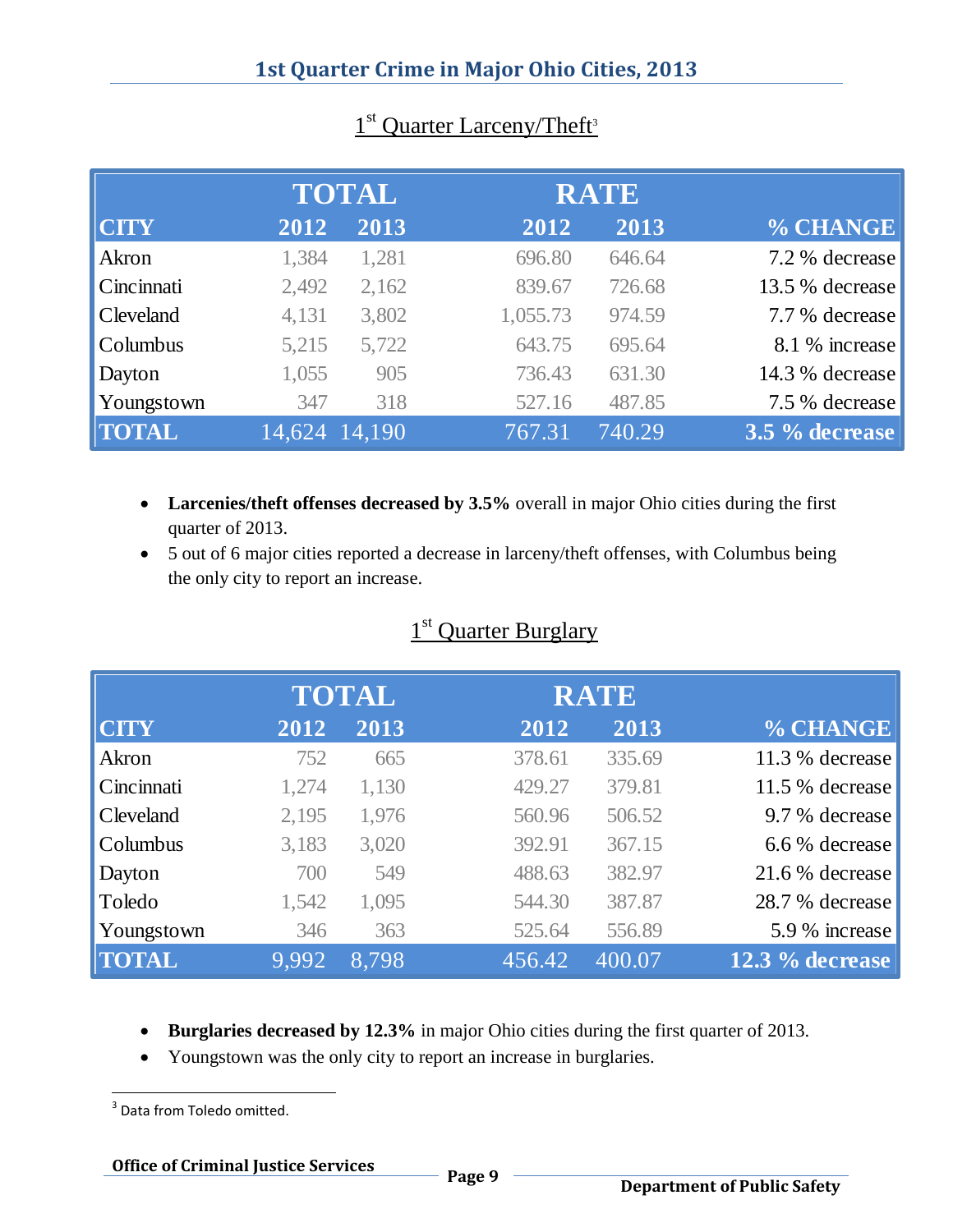|              | <b>TOTAL</b> |       | <b>RATE</b> |        |                 |
|--------------|--------------|-------|-------------|--------|-----------------|
| <b>CITY</b>  | 2012         | 2013  | 2012        | 2013   | % CHANGE        |
| Akron        | 229          | 149   | 115.29      | 75.21  | 34.8 % decrease |
| Cincinnati   | 263          | 287   | 88.62       | 96.47  | 8.9 % increase  |
| Cleveland    | 743          | 1,021 | 189.88      | 261.72 | 37.8 % increase |
| Columbus     | 877          | 811   | 108.26      | 98.60  | 8.9 % decrease  |
| Dayton       | 144          | 139   | 100.52      | 96.96  | 3.5 % decrease  |
| Toledo       | 308          | 255   | 108.72      | 90.33  | 16.9 % decrease |
| Youngstown   | 73           | 65    | 110.90      | 99.72  | 10.1 % decrease |
| <b>TOTAL</b> | 2.637        | 2,727 | 120.46      | 124.00 | 2.9 % increase  |

#### 1<sup>st</sup> Quarter Motor Vehicle Theft

- **Motor vehicle thefts increased by 2.9%** in major Ohio cities during the first quarter of 2013. However, this figure is skewed by the large increase in vehicle thefts in Cleveland.
- 5 out of 7 cities reported a decrease in motor vehicle thefts, with Cleveland and Cincinnati being the only cities to report an increase.